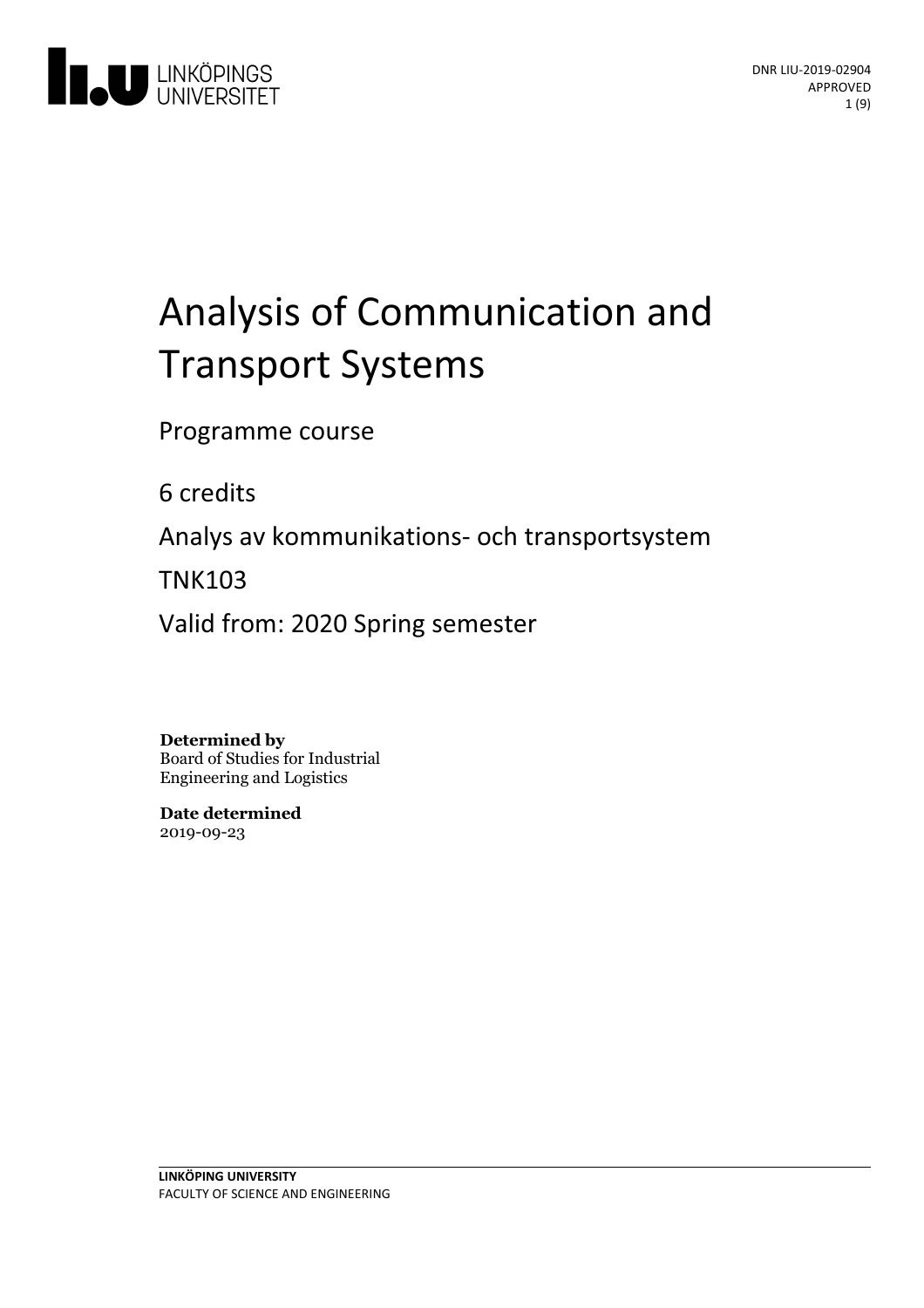### Main field of study

Electrical Engineering, Industrial Engineering and Management, Transportation Systems Engineering

Course level

Second cycle

### Advancement level

A1X

### Course offered for

- Master's Programme in Intelligent Transport Systems and Logistics
- Communications, Transport and Infrastructure, M Sc in Engineering

### Entry requirements

Note: Admission requirements for non-programme students usually also include admission requirements for the programme and threshold requirements for progression within the programme, or corresponding.

### Prerequisites

Planning and simulation of traffic systems or Logistics networks and transports or Data communication and the Internet

### Intended learning outcomes

The purpose of the course is to gain insights into traffic, logistics and telecommunication systems by the means of project work. The project cover problem definition, choice of methodology and analysis. The aim is that the student, after finalizing the course, be able to:

- Formulate a problem specification based on a problem description
- Find and digest literature relevant for the project
- Analyse problems in the area of telecommunication and transportation from a quantitative perspective
- Use problem specific methods for the analysis of a defined problem
- Plan a project, write documentations and perform project evaluations
- Perform and evaluate a traffic, logistics of telecommunication project
- Present results in writing and in an oral presentation

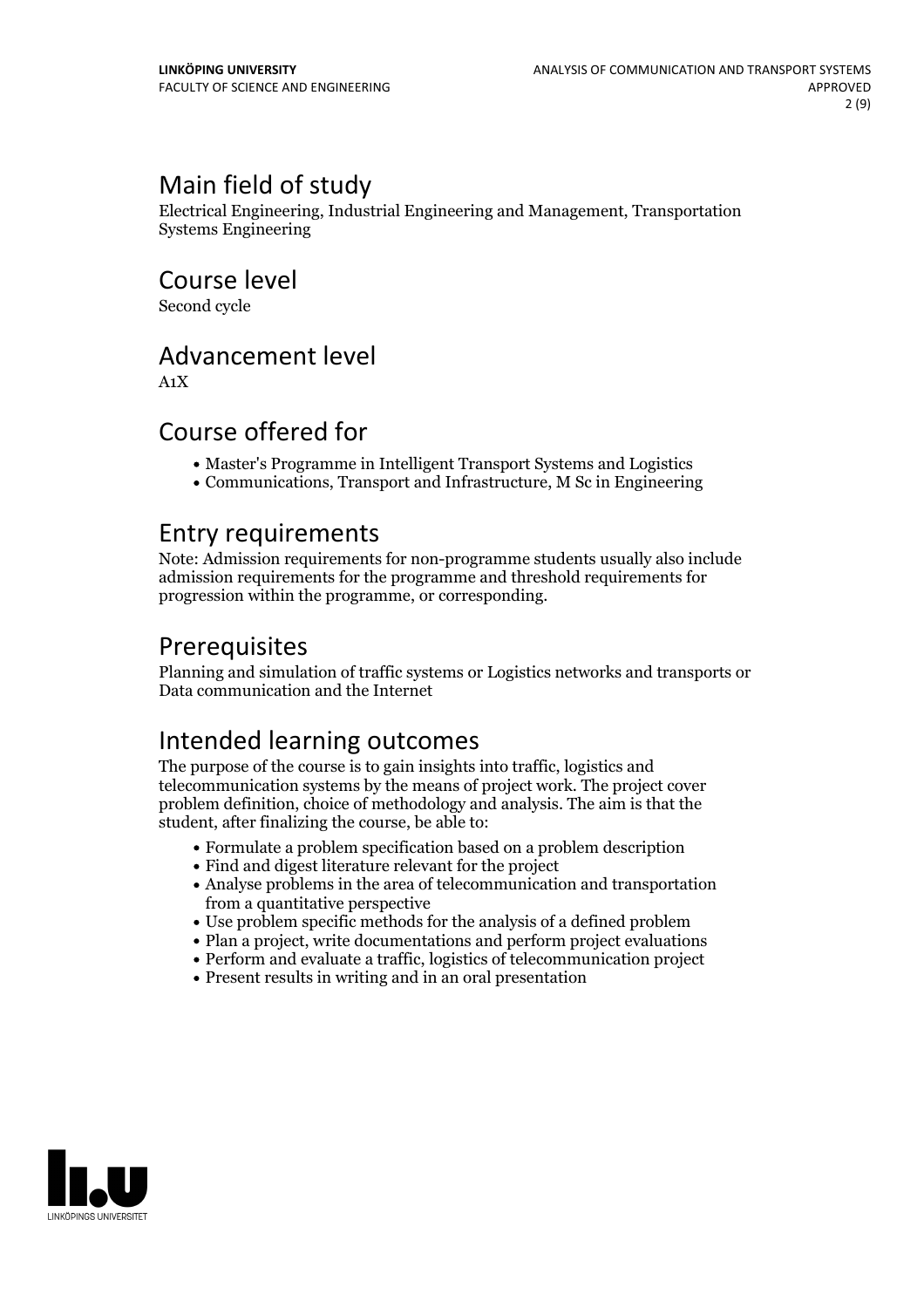### Course content

Project: formulation of project plan, specification and literature studies Other course specific content is depending on the different project descriptions, which are provided at the start of the course

### Teaching and working methods

The course is project-based. The course has the same administration for the three topic areas. The course has a common introductory lecture and common project presentations. All other parts is handled by group individual supervision.

### Examination

PRA1 Project 6 credits U, 3, 4, 5

### Grades

Four-grade scale, LiU, U, 3, 4, 5

### Other information

#### **About teaching and examination language**

The teaching language is presented in the Overview tab for each course. The examination language relates to the teaching language as follows:

- If teaching language is Swedish, the course as a whole or in large parts, is taught in Swedish. Please note that although teaching language is Swedish, parts of the course could be given in English. Examination language is
- Swedish.<br>• If teaching language is Swedish/English, the course as a whole will be taught in English if students without prior knowledge of the Swedish language participate. Examination language is Swedish or English
- (depending on teaching language).<br>• If teaching language is English, the course as a whole is taught in English.<br>Examination language is English.

#### **Other**

The course is conducted in a manner where both men's and women's

experience and knowledge are made visible and developed. The planning and implementation of <sup>a</sup> course should correspond to the course syllabus. The course evaluation should therefore be conducted with the course syllabus as a starting point.

### Department

Institutionen för teknik och naturvetenskap

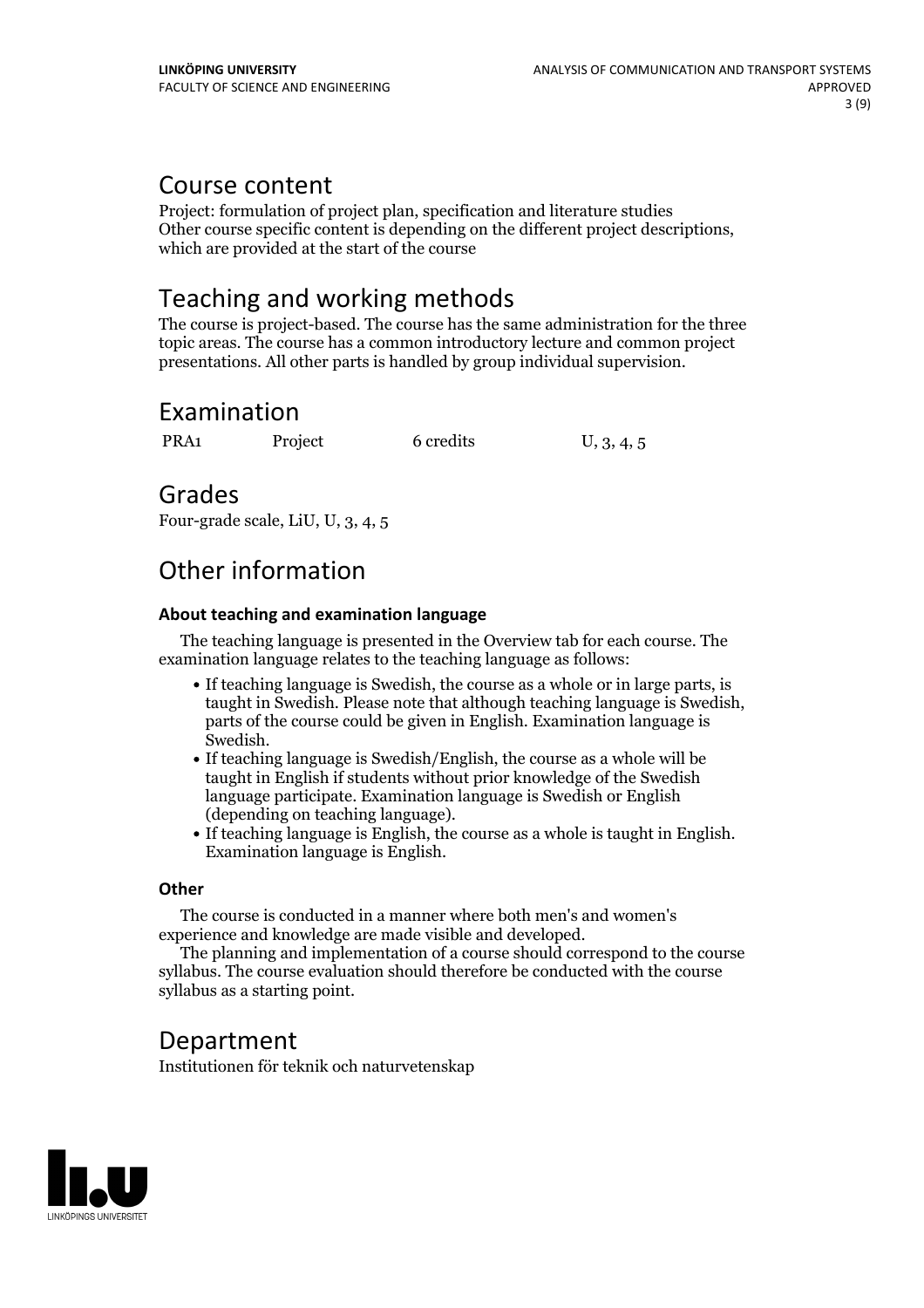## Director of Studies or equivalent

Erik Bergfeldt

### Examiner

Tatiana Polishchuk

### Education components

Preliminary scheduled hours: 16 h Recommended self-study hours: 144 h

### Course literature

#### **Other**

Individual litterature search and referral to certain litterature depending on the project.

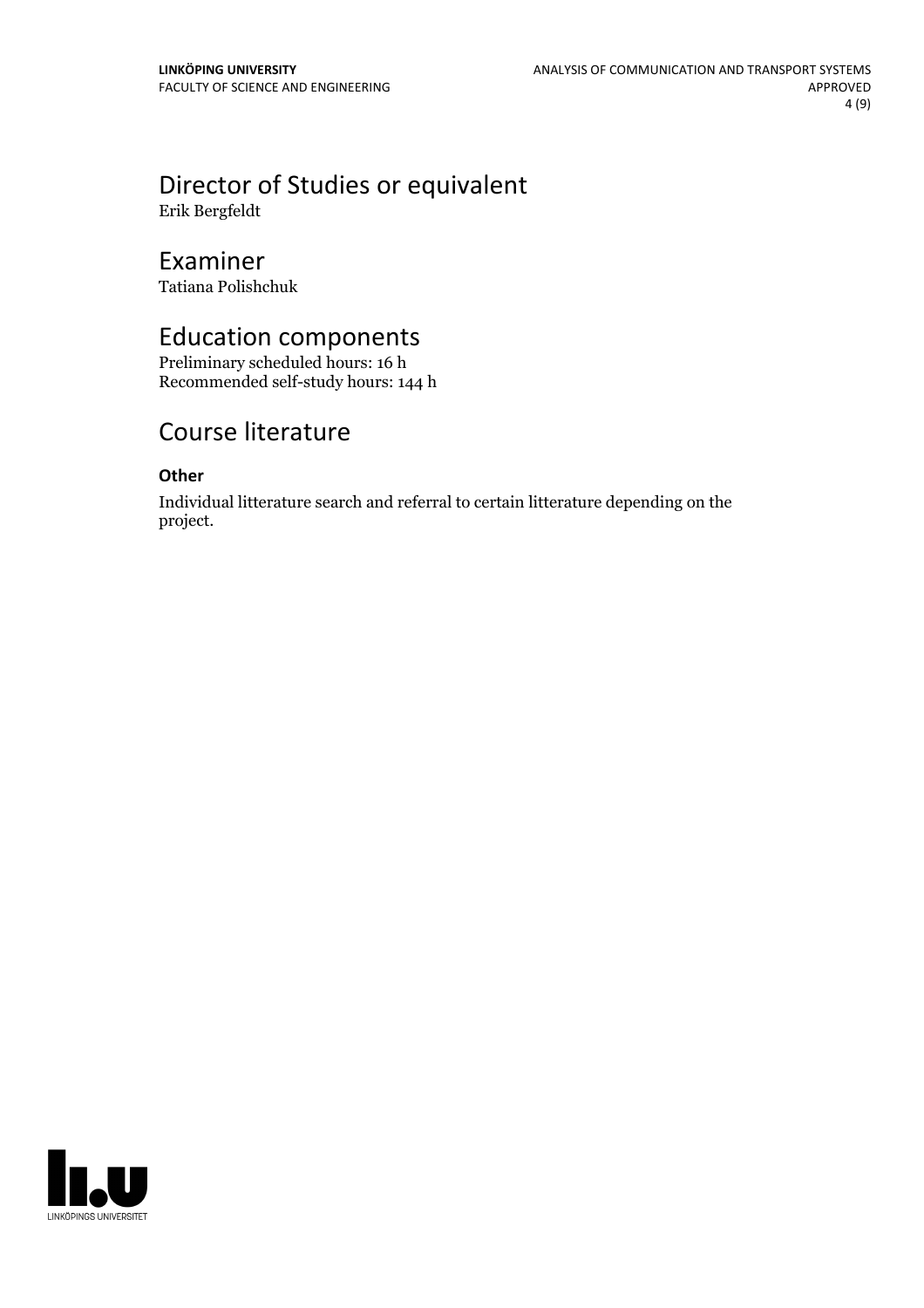### **Common rules**

#### **Course syllabus**

A syllabus must be established for each course. The syllabus specifies the aim and contents of the course, and the prior knowledge that a student must have in order to be able to benefit from the course.

### **Timetabling**

Courses are timetabled after a decision has been made for this course concerning its assignment to a timetable module.

#### **Interrupting a course**

The vice-chancellor's decision concerning regulations for registration, deregistration and reporting results (Dnr LiU-2015-01241) states that interruptions in study are to be recorded in Ladok. Thus, all students who do not participate in a course for which they have registered must record the interruption, such that the registration on the course can be removed. Deregistration from <sup>a</sup> course is carried outusing <sup>a</sup> web-based form: https://www.lith.liu.se/for-studenter/kurskomplettering?l=en.

### **Cancelled courses**

Courses with few participants (fewer than 10) may be cancelled or organised in a manner that differs from that stated in the course syllabus. The Dean is to deliberate and decide whether a course is to be cancelled or changed from the course syllabus.

### **Guidelines relatingto examinations and examiners**

For details, see Guidelines for education and examination for first-cycle and second-cycle education at Linköping University, http://styrdokument.liu.se/Regelsamling/VisaBeslut/917592.

An examiner must be employed as a teacher at LiU according to the LiU Regulations for Appointments

(https://styrdokument.liu.se/Regelsamling/VisaBeslut/622784). For courses in second-cycle, the following teachers can be appointed as examiner: Professor (including Adjunct and Visiting Professor), Associate Professor (including Adjunct), Senior Lecturer (including Adjunct and Visiting Senior Lecturer), Research Fellow, or Postdoc. For courses in first-cycle, Assistant Lecturer (including Adjunct and Visiting Assistant Lecturer) can also be appointed as examiner in addition to those listed for second-cycle courses. In exceptional cases, a Part-time Lecturer can also be appointed as an examiner at both first- and second cycle, see Delegation of authority for the Board of Faculty of Science and Engineering.

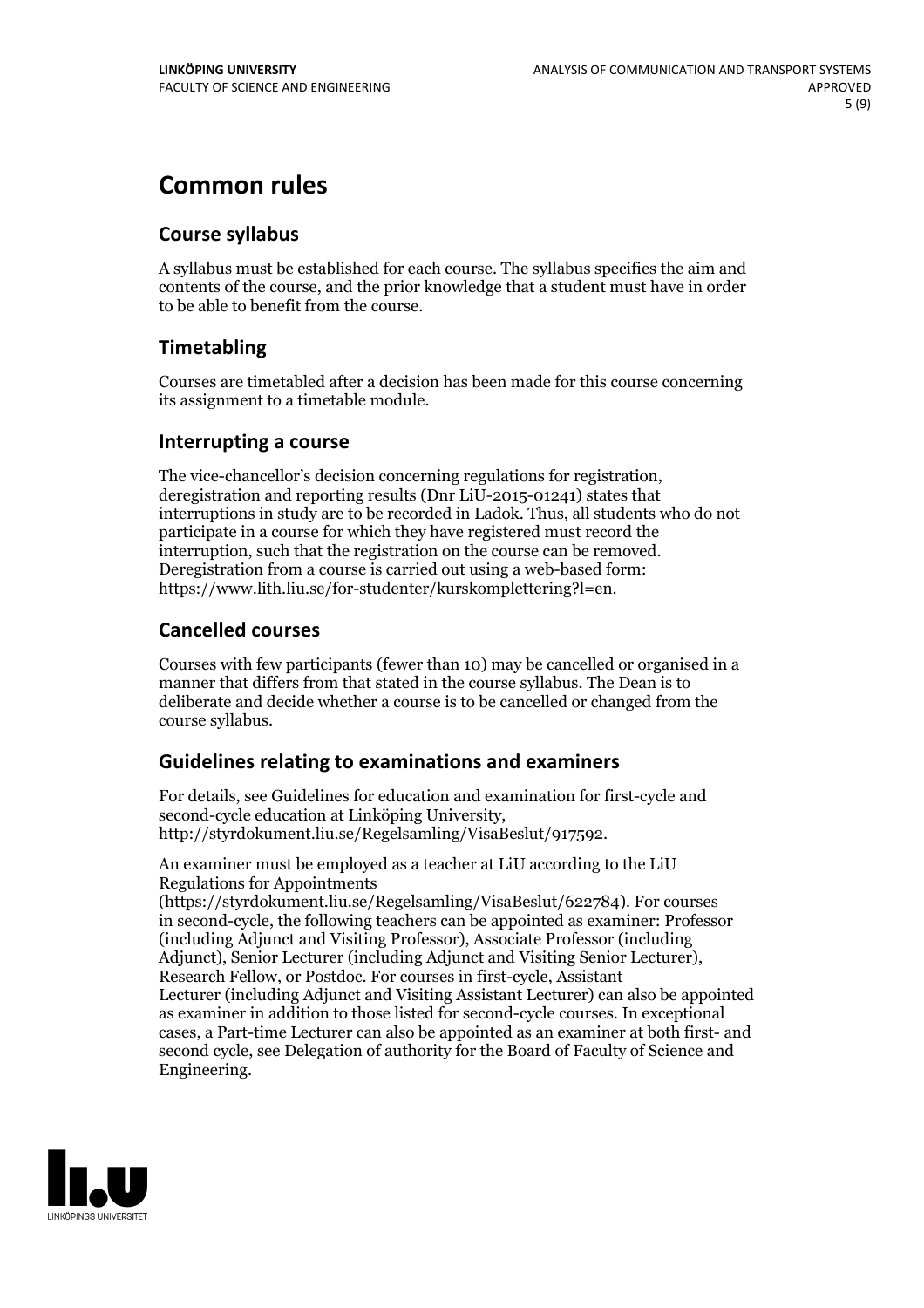### **Forms of examination**

#### **Examination**

Written and oral examinations are held at least three times a year: once immediately after the end of the course, once in August, and once (usually) in one of the re-examination periods. Examinations held at other times are to follow a decision of the board of studies.

Principles for examination scheduling for courses that follow the study periods:

- courses given in VT1 are examined for the first time in March, with re-examination in June and August
- courses given in VT2 are examined for the first time in May, with re-examination in August and October
- courses given in HT1 are examined for the first time in October, with re-examination in January and August
- courses given in HT2 are examined for the first time in January, with re-examination in March and in August.

The examination schedule is based on the structure of timetable modules, but there may be deviations from this, mainly in the case of courses that are studied and examined for several programmes and in lower grades (i.e. 1 and 2).

Examinations for courses that the board of studies has decided are to be held in alternate years are held three times during the school year in which the course is given according to the principles stated above.

Examinations for courses that are cancelled orrescheduled such that they are not given in one or several years are held three times during the year that immediately follows the course, with examination scheduling that corresponds to the scheduling that was in force before the course was cancelled or rescheduled.

When a course is given for the last time, the regular examination and two re-<br>examinations will be offered. Thereafter, examinations are phased out by offering three examinations during the following academic year at the same times as the examinations in any substitute course. If there is no substitute course, three examinations will be offered during re-examination periods during the following academic year. Other examination times are decided by the board of studies. In all cases above, the examination is also offered one more time during the academic year after the following, unless the board of studies decides otherwise.

If a course is given during several periods of the year (for programmes, or on different occasions for different programmes) the board or boards of studies determine together the scheduling and frequency of re-examination occasions.

#### **Registration for examination**

In order to take an examination, a student must register in advance at the Student Portal during the registration period, which opens 30 days before the date of the examination and closes 10 days before it. Candidates are informed of the location of the examination by email, four days in advance. Students who have not

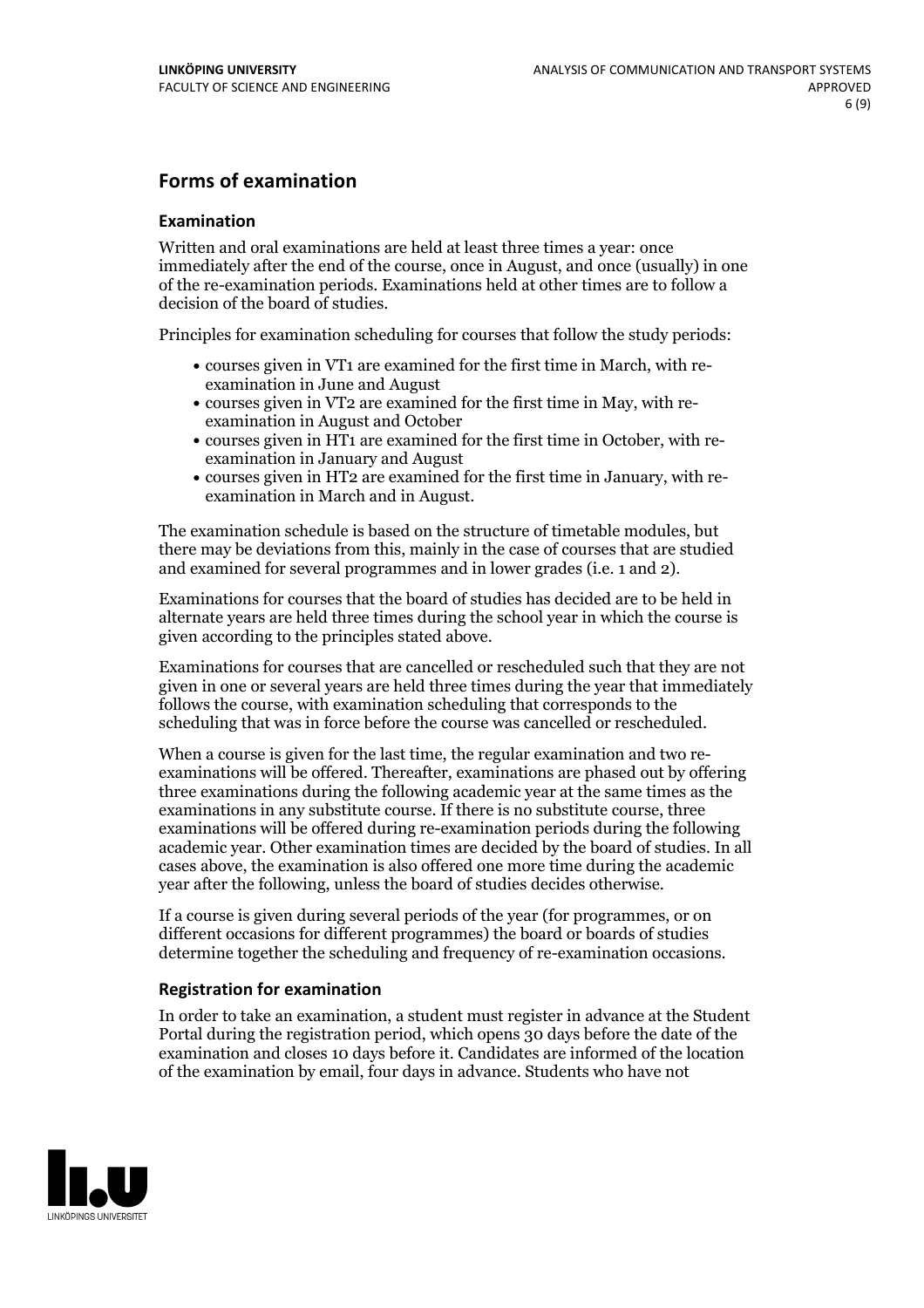registered for an examination run the risk of being refused admittance to the examination, if space is not available.

Symbols used in the examination registration system:

\*\* denotes that the examination is being given for the penultimate time.

\* denotes that the examination is being given for the last time.

#### **Code of conduct for students during examinations**

Details are given in a decision in the university's rule book: http://styrdokument.liu.se/Regelsamling/VisaBeslut/622682.

#### **Retakes for higher grade**

Students at the Institute of Technology at LiU have the right to retake written examinations and computer-based examinations in an attempt to achieve a higher grade. This is valid for all examination components with code "TEN" and "DAT". The same right may not be exercised for other examination components, unless otherwise specified in the course syllabus.

A retake is not possible on courses that are included in an issued degree diploma.

#### **Retakes of other forms of examination**

Regulations concerning retakes of other forms of examination than written examinations and computer-based examinations are given in the LiU guidelines

http://styrdokument.liu.se/Regelsamling/VisaBeslut/917592.

#### **Plagiarism**

For examinations that involve the writing of reports, in cases in which it can be assumed that the student has had access to other sources (such as during project work, writing essays, etc.), the material submitted must be prepared in accordance with principles for acceptable practice when referring to sources (references or quotations for which the source is specified) when the text, images, ideas, data,  $\vec{e}$  etc. of other people are used. It is also to be made clear whether the author has reused his or her own text, images, ideas, data, etc. from previous examinations, such as degree projects, project reports, etc. (this is sometimes known as "self- plagiarism").

A failure to specify such sources may be regarded as attempted deception during examination.

#### **Attempts to cheat**

In the event of <sup>a</sup> suspected attempt by <sup>a</sup> student to cheat during an examination, or when study performance is to be assessed as specified in Chapter <sup>10</sup> of the Higher Education Ordinance, the examiner is to report this to the disciplinary board of the university. Possible consequences for the student are suspension from study and a formal warning. More information is available at https://www.student.liu.se/studenttjanster/lagar-regler-rattigheter?l=en.

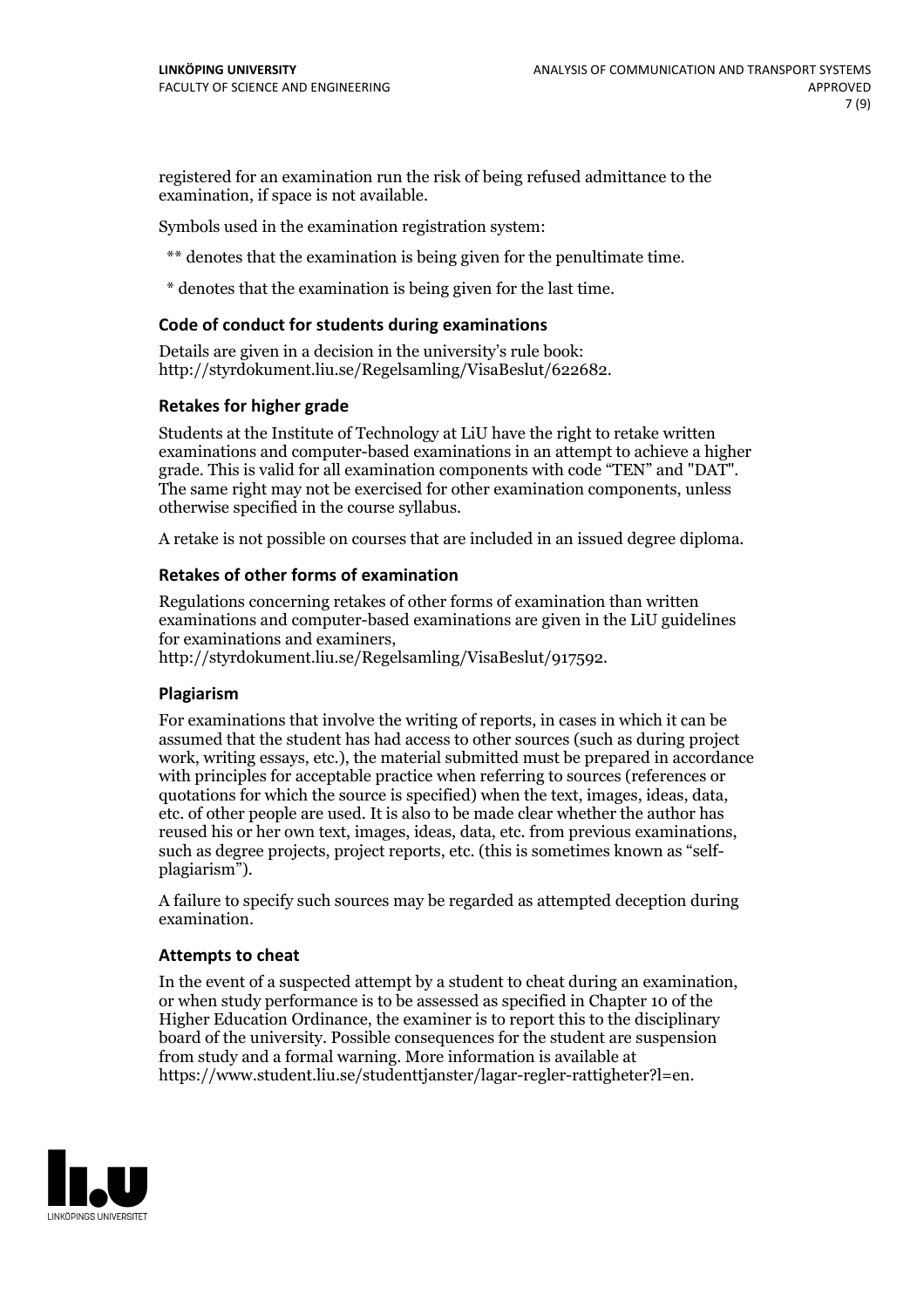#### **Grades**

The grades that are preferably to be used are Fail (U), Pass (3), Pass not without distinction  $(4)$  and Pass with distinction  $(5)$ .

- 1. Grades U, 3, 4, 5 are to be awarded for courses that have written
- examinations. 2. Grades Fail (U) and Pass (G) may be awarded for courses with <sup>a</sup> large degree of practical components such as laboratory work, project work and group work. 3. Grades Fail (U) and Pass (G) are to be used for degree projects and other
- independent work.

#### **Examination components**

- 
- 1. Grades U, 3, 4, <sup>5</sup> are to be awarded for written examinations (TEN). 2. Examination components for which the grades Fail (U) and Pass (G) may be awarded are laboratory work (LAB), project work (PRA), preparatory written examination (KTR), oral examination (MUN), computer-based
- examination (DAT), home assignment (HEM), and assignment (UPG). 3. Students receive grades either Fail (U) or Pass (G) for other examination components in which the examination criteria are satisfied principally through active attendance such as other examination (ANN), tutorial group (BAS) or examination item (MOM). 4. Grades Fail (U) and Pass (G) are to be used for the examination
- components Opposition (OPPO) and Attendance at thesis presentation (AUSK) (i.e. part of the degree project).

For mandatory components, the following applies: If special circumstances prevail, and if it is possible with consideration of the nature of the compulsory component, the examiner may decide to replace the compulsory component with another equivalent component. (In accordance with the LiU Guidelines for education and examination for first-cycle and second-cycle education at Linköping University, http://styrdokument.liu.se/Regelsamling/VisaBeslut/917592).

For written examinations, the following applies: If the LiU coordinator for students with disabilities has granted a student the right to an adapted examination for a written examination in an examination hall, the student has the right to it. If the coordinator has instead recommended for the student an adapted examination or alternative form of examination, the examiner may grant this if the examiner assesses that it is possible, based on consideration of the course objectives. (In accordance with the LiU Guidelines for education and examination for first-cycle and second-cycle education at Linköping University, http://styrdokument.liu.se/Regelsamling/VisaBeslut/917592).

The examination results for a student are reported at the relevant department.

### **Regulations (applyto LiU in its entirety)**

The university is a government agency whose operations are regulated by